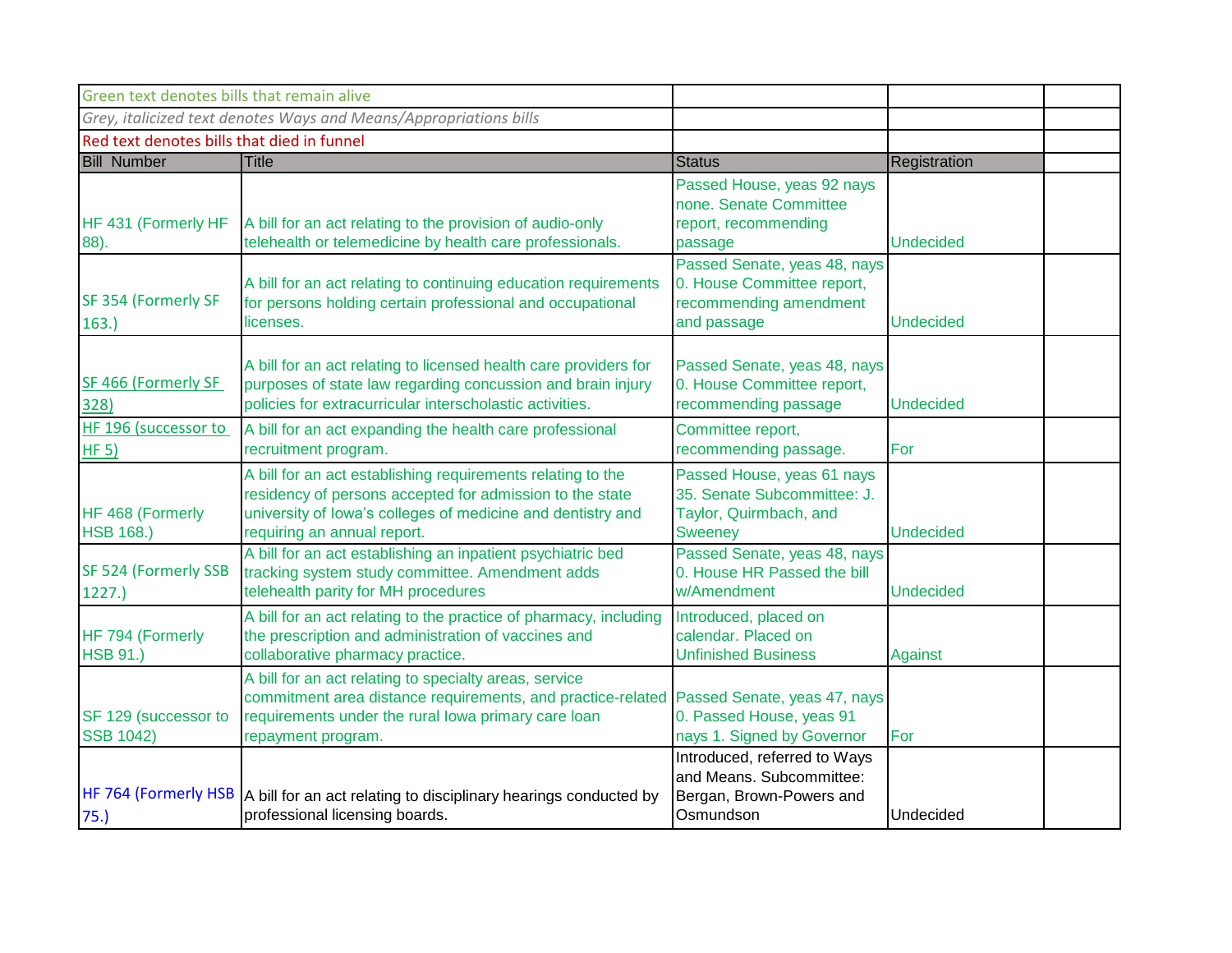|                                       | A bill for an act relating to the reimbursement of resident                                                                                                                                                                                                                                                                                       |                                                                                   |                  |                        |
|---------------------------------------|---------------------------------------------------------------------------------------------------------------------------------------------------------------------------------------------------------------------------------------------------------------------------------------------------------------------------------------------------|-----------------------------------------------------------------------------------|------------------|------------------------|
| HF 852 (Formerly HF                   | physician medical liability insurance premiums to certain                                                                                                                                                                                                                                                                                         | Introduced, placed on                                                             | Undecided        |                        |
| 763, HF 436.)                         | hospitals and affiliated nonprofit organizations.                                                                                                                                                                                                                                                                                                 | Appropriations calendar.                                                          |                  |                        |
| <b>SSB 1243</b>                       | A bill for an act relating to the funding of, the operation of, and<br>appropriation of moneys to the college student aid<br>commission, the department for the blind, the department of<br>education, area education agencies, and the state board of<br>regents, and providing for related matters, and including<br>effective date provisions. | Introduced, referred to<br>Appropriations                                         | Undecided        |                        |
|                                       | BILLS THAT DIED IN THE FUNNEL                                                                                                                                                                                                                                                                                                                     |                                                                                   |                  |                        |
| <b>SF 81</b>                          | A bill for an act relating to a pilot program to allow Medicaid<br>members to participate in direct primary care agreements.                                                                                                                                                                                                                      | Passed Senate, yeas 28, nays<br>17. referred to Human<br><b>Resources</b>         | <b>Undecided</b> | <b>Fiscal</b><br>note. |
| HF 686 (Formerly HSB<br>175.          | A bill for an act relating to the administering, prescribing, or<br>ordering of immunizations or vaccines by a licensed podiatric<br>physician, and providing an effective date.                                                                                                                                                                  | Passed House, yeas 93 nays<br>3. Senate Committee report,<br>recommending passage | <b>Undecided</b> |                        |
| HF 294 (successor to<br><b>HF 89)</b> | A bill for an act relating to reimbursement rates for health care Passed House, yeas 95 nays<br>services for mental health conditions, illnesses, injuries, or<br>diseases provided to covered persons by telehealth, and<br>including effective date and retroactive applicability provisions                                                    | 1 Senate Human Resources<br>Subcommittee: Edler,<br><b>Costello, and Mathis</b>   | For              | <b>Fiscal</b><br>note. |
| <b>SF 193</b>                         | A bill for an act relating to requirements and prohibitions<br>relating to vaccines and immunizations, and providing civil<br>remedies.                                                                                                                                                                                                           | Committee report approving<br>bill                                                | <b>Against</b>   |                        |
| HF 731 (Formerly HF<br>$269$ ).       | A bill for an act prohibiting certain health carriers from<br>excluding certain out-of-state health care professionals from<br>participating as providers, via telehealth, under the carriers'<br>policies, plans, and contracts, and including effective date and Committee report approving<br>applicability provisions.                        | bill                                                                              | <b>Undecided</b> |                        |
| 1095.                                 | A bill for an act relating to the practice of pharmacy, including<br>SF 296 (Formerly SSB the prescription and administration of vaccines and<br>collaborative pharmacy practice.                                                                                                                                                                 | Passed Senate, yeas 47, nays                                                      | Against          |                        |
| HF 434 (Formerly<br><b>HSB 121.)</b>  | A bill for an act relating to the prescribing and dispensing of<br>self-administered hormonal contraceptives.                                                                                                                                                                                                                                     | Introduced, placed on<br>calendar.                                                | <b>Undecided</b> |                        |
| <b>HSB 224</b>                        | A bill for an act relating to participating network provider<br>pharmacies and pharmacists under Medicaid managed care.                                                                                                                                                                                                                           | Committee report,<br>recommending amendment<br>and passage                        | <b>Undecided</b> |                        |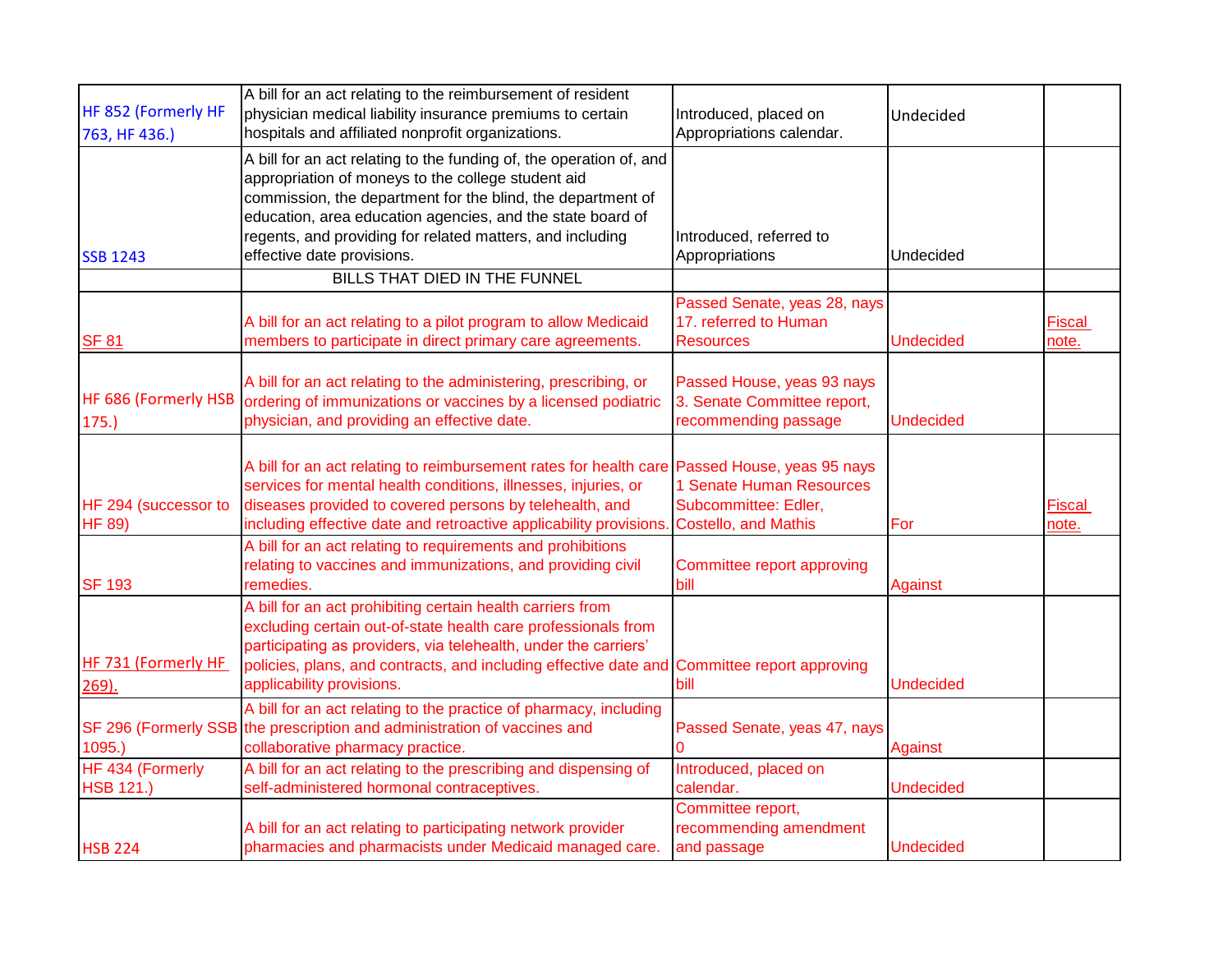|                                | A bill for an act relating to the required reporting of the                                                                                                                                                                                                                |                                                                                                      |                  |  |
|--------------------------------|----------------------------------------------------------------------------------------------------------------------------------------------------------------------------------------------------------------------------------------------------------------------------|------------------------------------------------------------------------------------------------------|------------------|--|
| HF 547 (Formerly HF<br>169.    | administration of vaccines and immunizations to the statewide Introduced, placed on<br>immunization registry, and providing for licensee discipline.                                                                                                                       | calendar.                                                                                            | <b>Undecided</b> |  |
| HF 487 (Formerly HF<br>270.    | A bill for an act relating to medical residency positions and<br>audition clinicals for medical students and medical residency<br>position applicants meeting certain criteria.                                                                                            | Passed House, yeas 58 nays<br>38. Senate Subcommittee: J.<br>Taylor, Celsi, and Sweeney              | Undecided        |  |
| HF 691 (Formerly HSB<br>172.   | A bill for an act relating to the qualifications of noncertified<br>staff providing early and periodic screening, diagnosis, and<br>treatment benefit services under the Medicaid program.                                                                                 | Introduced, placed on<br>calendar.                                                                   | For              |  |
| <b>HF 630</b>                  | A bill for an act requiring the department of human services to<br>allow certain licensed physicians to perform physical<br>examinations required for personnel and children in child care<br>facilities.                                                                  | Withdrawn                                                                                            | <b>Undecided</b> |  |
| HF 625 (Formerly HF<br>289.    | A bill for an act relating to direct health care agreements, and<br>including effective date and applicability provisions.                                                                                                                                                 | Introduced, placed on<br>calendar                                                                    | <b>Undecided</b> |  |
| HF 729 (Formerly HSB<br>228)   | A bill for an act relating to pharmacy benefits managers,<br>pharmacies, and prescription drug benefits, and including<br>applicability provisions.                                                                                                                        | Committee report approving<br>bill.                                                                  | <b>Undecided</b> |  |
| HF 592 (Formerly HF<br>517.    | A bill for an act relating to noneconomic damage awards<br>against health care providers.                                                                                                                                                                                  | Introduced, placed on<br>calendar.                                                                   | For              |  |
| HF 736 (Formerly HSB<br>225.   | A bill for an act relating to limitations on activities related to<br>paid claims under the Medicaid program, and including<br>effective date provisions.                                                                                                                  | Introduced, placed on<br>calendar                                                                    | For              |  |
| SF 528 (Formerly SSB<br>1229.) | A bill for an act relating to reports prepared by a chief medical<br>officer, licensed physician, or a mental health professional<br>concerning the hospitalization of a person with a mental<br>illness.                                                                  | Committee report, approving<br>bill                                                                  | <b>Undecided</b> |  |
| SF 487 (Formerly SSB<br>1046.  | A bill for an act relating to the operation of state government,<br>including the review of state boards, the regulation of<br>professions and occupations, and investigations conducted by<br>state boards, and including effective date and applicability<br>provisions. | Passed Senate, yeas 30, nays<br>17. House Subcommittee:<br>Bloomingdale, Nordman and<br><b>Wolfe</b> |                  |  |
| HF 784 (Formerly HF<br>706.)   | A bill for an act relating to reimbursement rates for health care<br>services provided to covered persons by telehealth, and<br>including applicability provisions.                                                                                                        | Introduced, placed on<br>calendar.                                                                   | For              |  |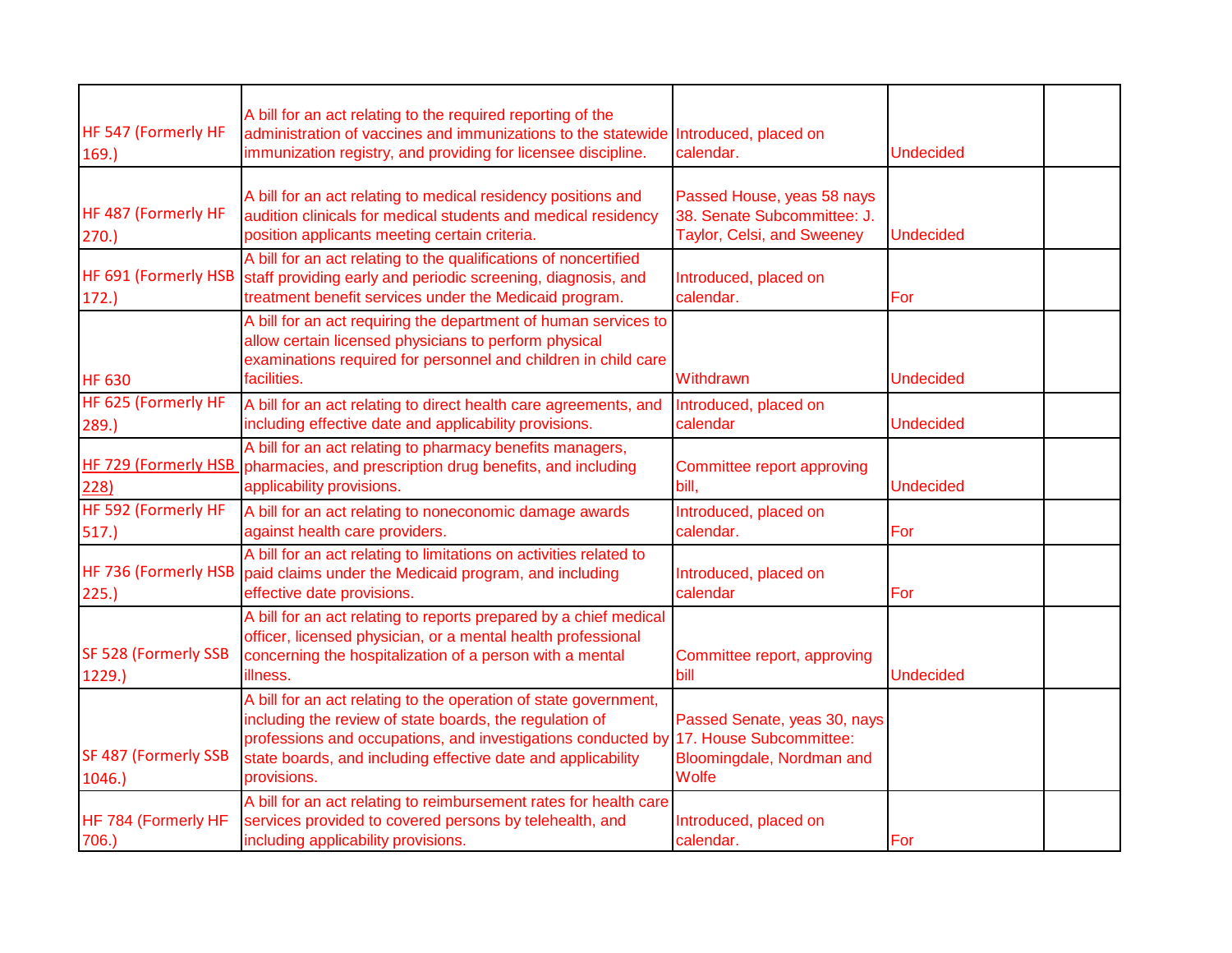| HF 803 (Formerly             | A bill for an act relating to duties performed by physician                                                                                                                                                                                    | Introduced, placed on                                                                             |                  |
|------------------------------|------------------------------------------------------------------------------------------------------------------------------------------------------------------------------------------------------------------------------------------------|---------------------------------------------------------------------------------------------------|------------------|
| <b>HSB 255.)</b>             | assistants.                                                                                                                                                                                                                                    | calendar.                                                                                         | <b>Undecided</b> |
| HF 773 (Formerly HF<br>479.) | A bill for an act relating to a determination of the availability of<br>mental health services in the state including the value of<br>pursuing a Medicaid institutions for mental diseases waiver,<br>and including effective date provisions. | Passed House, yeas 97 nays<br>none. Senate Subcommittee<br>recommends indefinite<br>postponement. | <b>Undecided</b> |
| HF 769 (Formerly HF<br>632.  | A bill for an act relating to information to be provided,<br>recorded, and reported by health care providers and health<br>professionals relative to vaccinations and immunizations, and<br>providing for licensee discipline.                 | Introduced, placed on<br>calendar                                                                 | Against          |
| <b>SF 477</b>                | A bill for an act relating to information to be provided,<br>recorded, and reported by health care providers relative to<br>certain vaccinations, and providing penalties.                                                                     | Subcommittee: Koelker,<br><b>Bisignano, and Cournoyer</b>                                         | <b>Undecided</b> |
| HSB <sub>8</sub>             | A bill for an act relating to the use of generally accepted<br>accounting principles relative to determining allowable costs<br>when reviewing Medicaid provider cost reports.                                                                 | <b>Subcommittee Meeting:</b><br>01/20/2021 1:30PM House<br>Lounge (Cancelled)                     | <b>Undecided</b> |
| SF <sub>5</sub>              | A bill for an act relating to the disclosure of the prices charged<br>for health services rendered by health care providers and<br>hospitals.                                                                                                  | Subcommittee: Costello,<br>Green, and Jochum.                                                     | <b>Undecided</b> |
| <b>SF 118</b>                | A bill for an act exempting from the individual income tax the<br>value of charity medical care provided by a physician to<br>certain patients in this state and including applicability<br>provisions.                                        | Subcommittee: Dawson,<br>Goodwin, and Quirmbach                                                   | <b>Undecided</b> |
| <b>HSB 123</b>               | A bill for an act relating to midwife licensure, providing for<br>fees, and making penalties applicable.                                                                                                                                       | Subcommittee: Kaufmann,<br>Bloomingdale, Konfrst,<br><b>Lundgren and Mascher</b>                  | <b>Against</b>   |
| <b>HSB 92</b>                | A bill for an act relating to specialty areas, service<br>commitment area distance requirements, and practice-related<br>requirements under the rural lowa primary care loan<br>repayment program.                                             | <b>Subcommittee Meeting:</b><br>02/03/2021 7:30AM House<br>Lounge (Cancelled)                     | For              |
| <b>HSB 73</b>                | A bill for an act relating to the practice of pharmacy, and<br>providing for a repeal.                                                                                                                                                         | Subcommittee recommends<br>passage. Vote Total: 3-0                                               | <b>Undecided</b> |
| <b>SF 92</b>                 | A bill for an act relating to reimbursement rates for health care<br>services provided to covered persons by telehealth, and<br>including effective date and retroactive applicability provisions. Goodwin, and Petersen                       | Subcommittee: Johnson,                                                                            | For              |